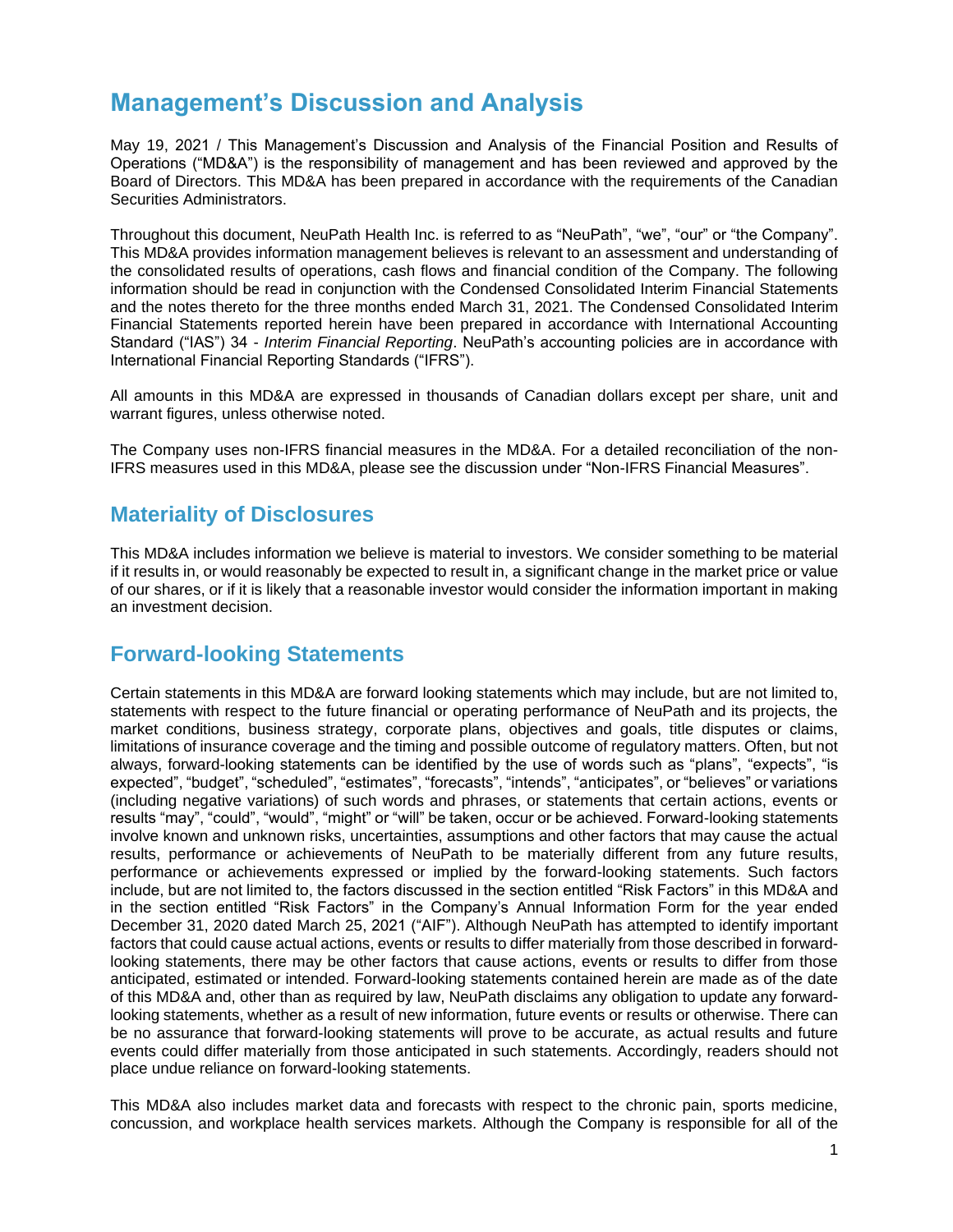disclosure contained in this MD&A, in some cases the Company relies on and refers to market data and certain industry forecasts that were obtained from third party surveys, market research, consultant surveys, publicly available information and industry publications and surveys that it believes to be reliable. Unless otherwise indicated, all market and industry data and other statistical information and forecasts contained in this MD&A are based on independent industry publications, reports by market research firms or other published independent sources and other externally obtained data that the Company believes to be reliable. Any such market data, information or forecast may prove to be inaccurate because of the method by which it was obtained or because it cannot always be verified with complete certainty given the limits on the availability and reliability of raw data, the voluntary nature of the data gathering process and other limitations and uncertainties, including those discussed in the AIF under the heading "Risk Factors". As a result, although the Company believes that these sources are reliable, it has not independently verified the information.

## **Non-IFRS Financial Measures**

The Company discloses non-IFRS measures (such as adjusted EBITDA) that do not have standardized meanings prescribed by IFRS. The Company believes that shareholders, investment analysts and other readers find such measures helpful in understanding the Company's financial performance. Non-IFRS financial measures do not have any standardized meaning prescribed by IFRS and may not have been calculated in the same way as similarly named financial measures presented by other reporting issuers and therefore unlikely to be comparable to similar measures presented by other companies. Furthermore, these non-IFRS measures should not be considered in isolation or as a substitute for measures of performance or cash flows as prepared in accordance with IFRS. These measures should be considered as supplemental in nature and not as a substitute for related financial information prepared in accordance with IFRS.

## **Adjusted EBITDA**

EBITDA refers to net income (loss) determined in accordance with IFRS, before depreciation and amortization, net interest expense (income) and income tax expense (recovery). The Company defines adjusted EBITDA as EBITDA, plus stock-based compensation expense, restructuring costs, fair value adjustments, listing expense and transaction costs, impairment charges and finance income. Management believes adjusted EBITDA is a useful supplemental measure to determine the Company's ability to generate cash available for working capital, capital expenditures, debt repayments, interest expense and income taxes.

The following table provides a reconciliation of adjusted EBITDA to net income (loss):

|                                 | Three months ended<br>March 31, 2021 | Three months ended<br>March 31, 2020 |  |
|---------------------------------|--------------------------------------|--------------------------------------|--|
|                                 |                                      | \$                                   |  |
| Net loss and comprehensive loss | (702)                                | (830)                                |  |
| Add back:                       |                                      |                                      |  |
| Depreciation and amortization   | 725                                  | 632                                  |  |
| Net interest expense            | 214                                  | 446                                  |  |
| Income tax expense              | 124                                  | 100                                  |  |
| <b>EBITDA</b>                   | 361                                  | 348                                  |  |
| Add back:                       |                                      |                                      |  |
| Stock-based compensation        | 77                                   | 25                                   |  |
| Fair value adjustments          |                                      | 163                                  |  |
| Transaction costs <sup>1</sup>  | 611                                  |                                      |  |
| Finance income                  | (9)                                  | (12)                                 |  |
| <b>Adjusted EBITDA</b>          | 1,040                                | 524                                  |  |

<sup>1</sup>Transaction costs includes professional fees related to the acquisition of HealthPointe and a portion of accrued contingent consideration that under IFRS 3, *Business Combinations* was not permitted to be included in the acquisition cost and has been accounted for as remuneration rather than consideration transferred.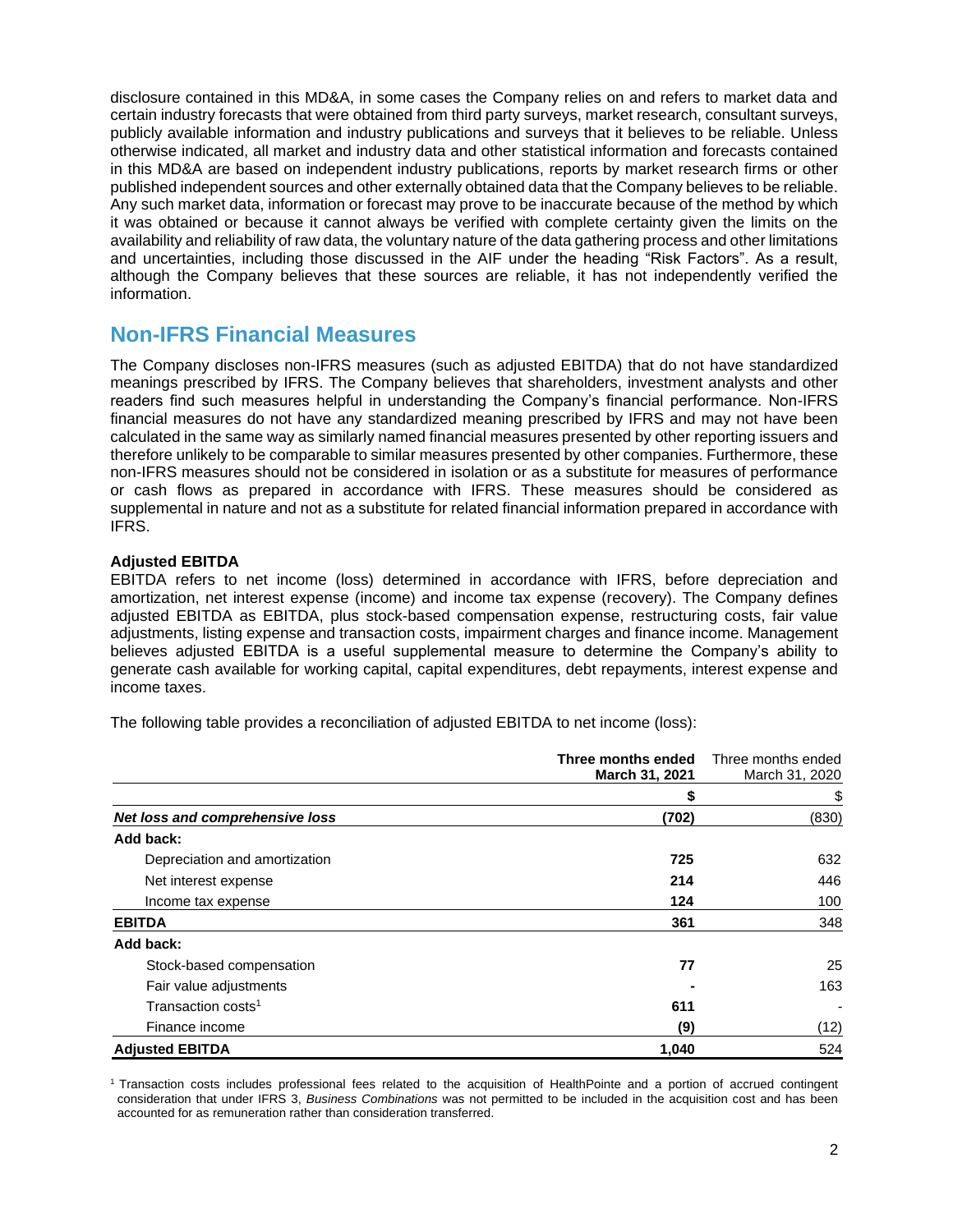## **Overview**

NeuPath is an end-to-end, integrated network of health care businesses focused on transforming the hope of a better life into the reality of a life more fully lived. The Company endeavours to achieve this goal by working with patients to return functionality lost due to chronic pain, spinal injuries, sports related injuries and concussions. NeuPath's end-to-end solution is built on a base of research, with technology layered in, with a goal of better outcomes from assessments and treatments.



#### **Research**

Through a wholly owned subsidiary, NeuPath provides contract research services to pharmaceutical companies. More importantly, these clinical research capabilities allow the Company to evaluate the efficacy of new and existing services and treatments. In addition, the Company utilizes its research capabilities to fill research gaps in traditionally underfunded areas, like chronic pain. NeuPath has completed data collection and is now working to publish the findings from a 550-patient study focused on chronic pain and the impact of NeuPath's treatments on patients' lives.

#### **Technology**

NeuPath utilizes technology to enhance in-person care or to make care more accessible or more convenient for patients. During the COVID-19 pandemic in 2020, the Company enhanced its virtual care capabilities by converting approximately 9% of total patient visits to virtual visits. Virtual care is becoming increasingly important for patients. According to a recent study by Environics Research, 82% of Canadians believe their employer should provide access to virtual health care. In addition, NeuPath is currently working to develop a remote chronic pain management app that will allow patients to access education and tools that will help them better self-manage chronic pain. The Company's remote pain management app will utilize a more holistic, patient-centred approach to chronic pain management by including education and tools around sleep, exercise, diet and behaviour modification, in addition to traditional pharmacotherapy approaches for managing chronic pain. The app will allow for improved data collection and will facilitate improved communication between health care providers and patients. A recent study by University Health Network found that "digital solutions, including remote monitoring, can help chronic pain sufferers manage their pain".

## **Assessments & Treatments**

NeuPath operates an interdisciplinary network of medical clinics in Ontario and Alberta and an independent medical assessment business with a national network of health care providers. The Company's medical clinics provide comprehensive assessments and rehabilitation services to clients with chronic pain, musculoskeletal/back injuries, sports related injuries and concussions. NeuPath's health care providers cover a broad range of specialties and include: Physiatrists, Neurologists, Anesthesiologists, General Practitioners with specialized training in chronic pain, as well as Medication Management Physicians, Athletic Therapists and Nurses.

NeuPath provides workplace health services and independent medical assessments to employers and disability insurers through a national network of health care providers, including: Cardiologists, Dentists, Dermatologists, Endocrinologists, Psychiatrists, Gastroenterologists, General Practitioners, Internal Medicine Specialists, Neurologists, Neuropsychiatrists, Neuropsychologists, Occupational Therapists, Ophthalmologists, Orthopedic Surgeons, Physiatrists, Physiotherapists, Psychologists, Respirologists and Rheumatologists.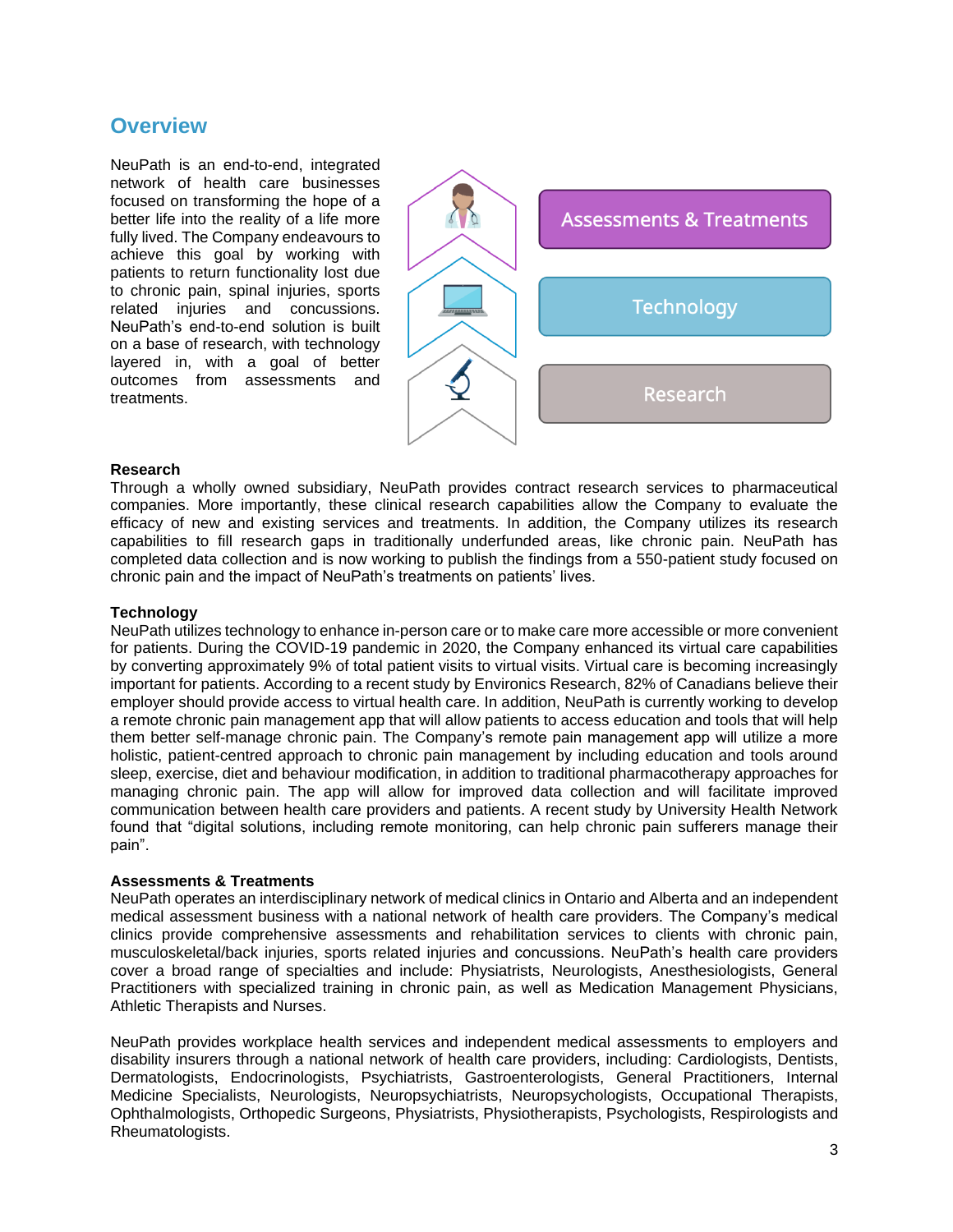NeuPath generates revenue by providing both insured and uninsured services to patients. Insured services include treatments or procedures covered by provincial health plans and third-party health insurance plans. In most cases, the insurer is billed directly by NeuPath. Uninsured services include assessments, treatments and procedures that are not covered by provincial health plans or third-party health insurance plans and are billed directly to patients.

## **Markets**

The Company competes in the chronic pain, sports medicine, concussion and workplace health services markets in Canada. Conditions often coexist amongst these distinct markets, for example, chronic pain is one of the known consequences of a traumatic brain injury. NeuPath believes that having the ability to treat these often co-existing conditions and building collaborative, interdisciplinary teams of health care providers are distinct competitive advantages and are important foundations for improving patient care.



## **Chronic Pain**

According to the Global Burden of Disease Study, chronic pain is the  $4<sup>th</sup>$  most burdensome disease or condition<sup>(1)</sup>. Not

surprisingly, chronic pain is also prevalent, impacting approximately 1 in 5 adults worldwide<sup>(2)</sup>. Despite chronic pain's prevalence and impact, it has only recently started to attract increased attention. In May 2019, the World Health Organization added chronic pain to its International Classification of Diseases for the first time. The International Classification of Diseases is used worldwide as a diagnostic tool to classify causes of injury or death and the addition of chronic pain will allow for better tracking of the impact and prevalence of chronic pain. In addition, the Canadian federal government formed the Canadian Pain Task Force in March 2019 to assess how chronic pain is currently managed and make recommendations for improvement. Both of these initiatives should result in increased attention on chronic pain.

In terms of cost, a recent study found that chronic pain cost between \$38-\$40 billion in Canada in 2019, of which \$15-\$17 billion represents direct health care costs<sup>(3)</sup>.

## **Sports Medicine**

According to a 2015 report by Parachute, injuries in sports and physical activity cost the Canadian health care system nearly \$1.5 billion annually.

## **Concussions**

\_\_\_\_\_\_\_\_\_\_\_\_\_\_\_\_\_\_\_\_\_\_\_\_

Concussions or traumatic brain injuries ("TBIs") have gained prominence recently mainly due to research and improved understanding around chronic traumatic encephalopathy ("CTE") and its connection to head trauma. *The Cost of Injury in Canada* study, released in 2015, estimated the cost of head injuries in sports and recreation at \$1.0 billion per year in Canada.

<sup>(1)</sup> Kassebaum NJ, Smith AGC, Bernabé E, Fleming TD, Reynolds AE, Vos T, Murray CJL, Marcenes W; GBD 2015 Oral Health Collaborators. Global, Regional, and National Prevalence, Incidence, and Disability-Adjusted Life Years for Oral Conditions for 195 Countries, 1990-2015: A Systematic Analysis for the Global Burden of Diseases, Injuries, and Risk Factors. J Dent Res. 2017 Apr;96(4):380-387. doi: 10.1177/0022034517693566. PMID: 28792274; PMCID: PMC5912207.

<sup>&</sup>lt;sup>(2)</sup> BU School of Public Health. (2017). Chronic Pain and the Health of Populations. Retrieved from https://www.bu.edu/sph/news/articles/2017/chronic-pain-and-the-health-of-populations/.

<sup>&</sup>lt;sup>(3)</sup> The Canadian Pain Task Force. (2020). Working Together to Better Understand, Prevent, and Manage Chronic Pain: What We Heard. Cat.: H134-17/2020E-PDF. Retrieved from https://www.canada.ca/content/dam/hc-sc/documents/corporate/about-healthcanada/public-engagement/external-advisory-bodies/canadian-pain-task-force/report-2020-rapport/report-2020.pdf.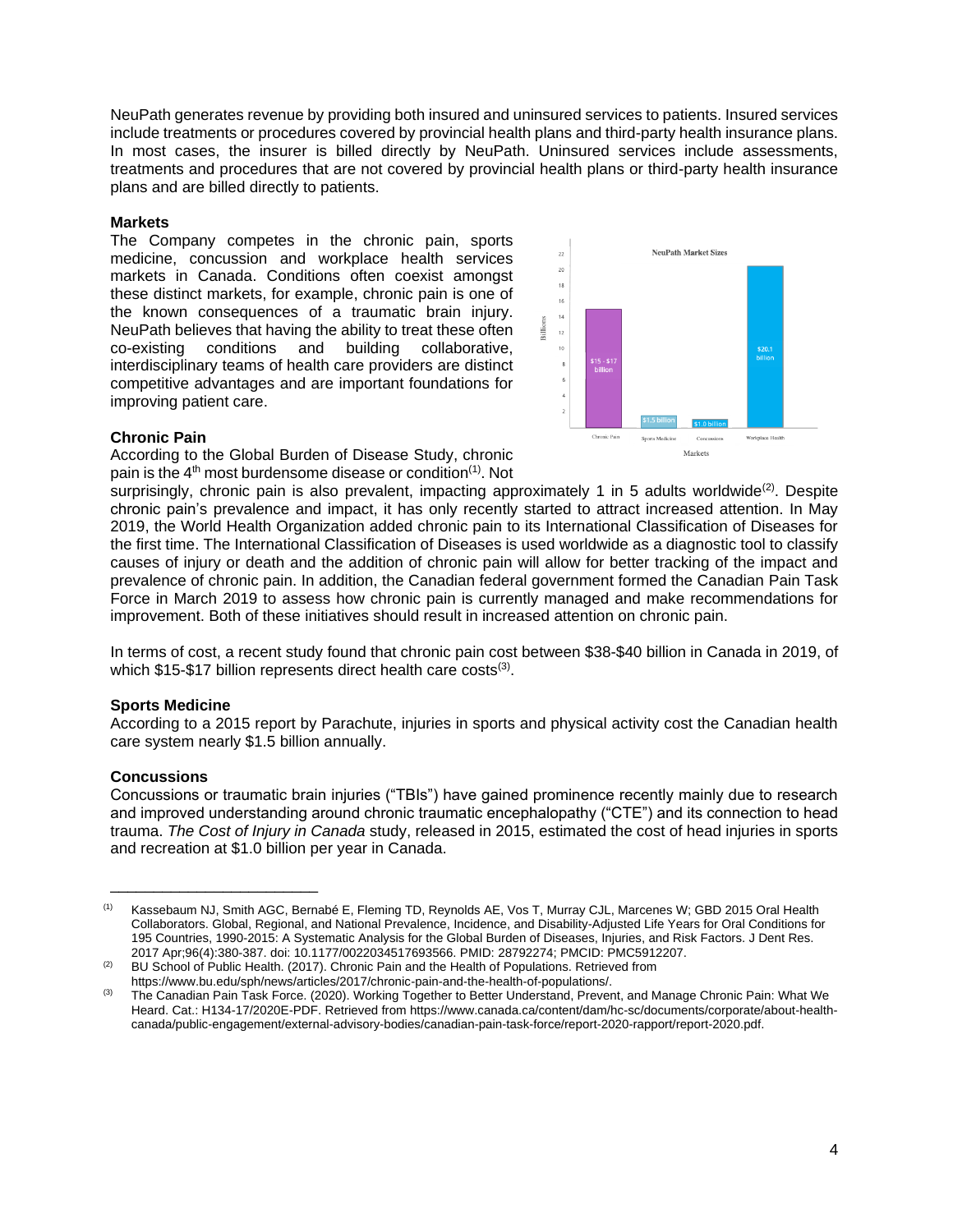## **Workplace Health Services**

Spending on employee benefit group life and health plans in Canada was estimated to be \$46.1 billion in 2019, with \$21.9 billion spent on medical benefits. A significant portion of this cost is allocated to traditional benefits like medical, dental and life/AD&D. A recent study by Deloitte found that employers are increasingly aware that conditions like mental illness are costly for employers. As a result, some employers are investing in workplace mental health initiatives and, more importantly, are generating a positive return on investment.

According to a recent report by the Conference Board of Canada, health care costs in Canada are expected to increase substantially over the next decade due to an aging population, combined with population growth and the impact of the COVID-19 pandemic. Without substantial increases in public funding, Canadians could experience a reduction in access to care and employers could see a corresponding increase in lost productivity. Based on early experiences with workplace mental health initiatives, in an effort to reduce the costs associated with lost productivity, employers might look to implement other workplace health initiatives.

# **Significant Transactions**

## **HealthPointe Acquisition**

On February 7, 2021, the Company completed the acquisition of HealthPointe Medical Centres Ltd. ("HealthPointe"). HealthPointe operates a 20,000 square foot facility in Edmonton, Alberta offering physician-based care services for a wide range of injuries and issues, including chronic pain management, spinal injuries, sport medicine and concussions. Patients receive interdisciplinary care from HealthPointe's roster of Physiatrists, Neurologists, Medication Management Physicians, Athletic Therapists and Nurses. In addition to the medical clinic, HealthPointe also holds a minority equity interest in two physiotherapy and sport medicine clinics in Alberta.

Under the terms of the Share Purchase Agreement, in consideration for the purchase of 100% of the issued and outstanding shares of HealthPointe, NeuPath agreed to pay total cash consideration of up to \$4.7 million, including an upfront payment of \$3.2 million and up to \$1.5 million of contingent consideration over a two-year measurement period, based on the achievement of certain financial results, as well as the assumption of approximately \$2.0 million of term debt spread across a number of facilities which renew annually for consecutive 12-month periods bearing interest at the Royal Bank of Canada ("RBC") prime rate, and approximately \$93 for cash and other working capital adjustments.

## **Bought Deal Financing**

On November 13, 2020, the Company closed a short-form prospectus offering, on a bought deal basis, including the full exercise of the underwriters' overallotment option. The Company issued a total of 13,340,000 units at the price of \$0.90 per unit for aggregate gross proceeds of approximately \$12.0 million. Each unit comprised of one common share and one-half of one common share purchase warrant of the Company. Each whole warrant is exercisable into one common share of the Company at an exercise price of \$1.25 until November 13, 2022. The Company has the right to accelerate the expiry date of the warrants, upon no less than 15 trading days' notice to the holders of warrants and issuing a news release announcing the acceleration, if the volume weighted average trading price of the common shares for any twenty consecutive trading days on the TSX Venture Exchange (the "Exchange") exceeds \$1.75 per share. In connection with the bought deal, the underwriters were paid cash commissions of \$0.7 million and issued 800,400 broker warrants of the Company. Each broker warrant is exercisable to acquire one common share of the Company at the exercise price of \$0.90 per common share until November 13, 2022. The Company incurred additional share issuance costs amounting to approximately \$0.7 million in connection to the financing.

## **Qualifying Transaction**

On June 25, 2020, the Company closed its qualifying transaction with 2576560 Ontario Inc. ("257"), Canada's largest provider of chronic pain management services (the "Qualifying Transaction"). Prior to the Qualifying Transaction, the Company was known as Klinik Health Ventures Corp. ("Klinik"), a capital pool company as defined by Policy 2.4 of the Exchange. Pursuant to the terms of the Qualifying Transaction, the Company indirectly acquired all of the issued and outstanding shares of 257 in consideration for common shares of the Company. The Qualifying Transaction was effected through a reverse takeover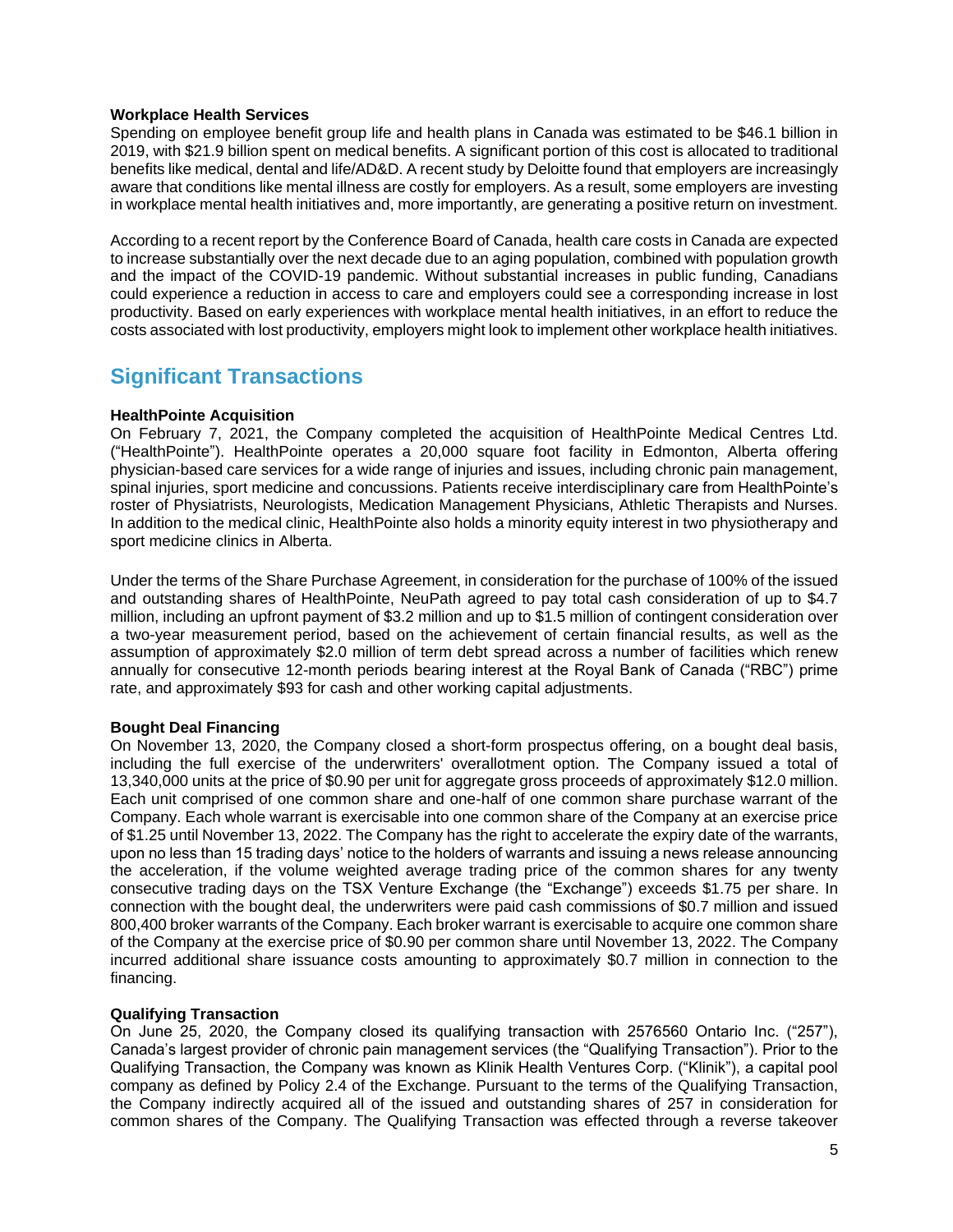structured as a court approved plan of arrangement under Section 182 of the *Business Corporations Act* (Ontario) (the "Arrangement") on the terms and conditions set out in the arrangement agreement dated as of April 24, 2020, among the Company, 2752695 Ontario Inc. (a wholly owned subsidiary of the Company at the time) and 257.

Pursuant to the Arrangement: (i) the holders of common shares of 257 received five (5) common shares of the Company in exchange for each common share of 257 held by them (the "Exchange Ratio"); (ii) all outstanding options and warrants of 257 were exchanged, based on the Exchange Ratio, for options and warrants of the Company on substantially similar terms and conditions; and (iii) 257 amalgamated with 2752695 Ontario Inc. Immediately following the completion of the Arrangement, the Company completed a share consolidation on a 5:1 basis (the "Consolidation"). Upon completion of the Arrangement and the Consolidation, there were 28,503,446 common shares of the Company issued and outstanding, of which, former shareholders of 257 held approximately 86% of the Company's then issued and outstanding common shares. As a result, the Qualifying Transaction resulted in the reverse takeover of the Company by 257.

Upon completion of the Qualifying Transaction, the business of 257 became the business of the Company as a result of 257 becoming a wholly owned subsidiary of the Company. The common shares of the Company resumed trading on the Exchange on July 6, 2020 under the ticker symbol "NPTH".

## **Impact of the COVID-19 Pandemic**

On March 11, 2020, the World Health Organization declared the outbreak of the novel strain of coronavirus, specifically identified as "COVID-19", a global pandemic. The outbreak resulted in governments worldwide enacting emergency measures to combat the spread of the virus. These measures, which included the implementation of travel bans, border shutdowns, self-imposed quarantine periods, closure of non-essential businesses and restrictive social measures, have caused material disruption to businesses globally, resulting in an economic slowdown and significant volatility in global equity markets.

The COVID-19 pandemic had a negative impact on the Company's revenue during the end of the first quarter and into the second quarter of 2020. During this period, a number of patients cancelled appointments and, in an effort to protect our patients, staff and physicians, we restricted patient volumes in our clinics and temporarily closed three clinics to patient visits at the end of March 2020. To minimize the impact on revenue, we were able to shift some patients, physicians and staff to other clinics in our network. After implementing additional safety protocols, the three clinics closed to patient visits in March 2020 were reopened in late April and early May.

The COVID-19 pandemic also impacted the cost of providing medical services to our patients. The Company continues to incur additional costs related to purchasing personal protection equipment, as well as additional labour costs to screen patients for COVID-19 symptoms prior to their appointments to ensure the safety of patients, physicians and our staff.

NeuPath's executive team is closely monitoring the evolution of the pandemic and continues to focus on using technology to improve patient care. The health and safety of our employees, patients, physicians and community continue to be a top priority and the Company will continue to operate in a manner consistent with the emergency measures implemented by the Government of Canada and the Provinces of Ontario and Alberta to combat the spread of the COVID-19 pandemic.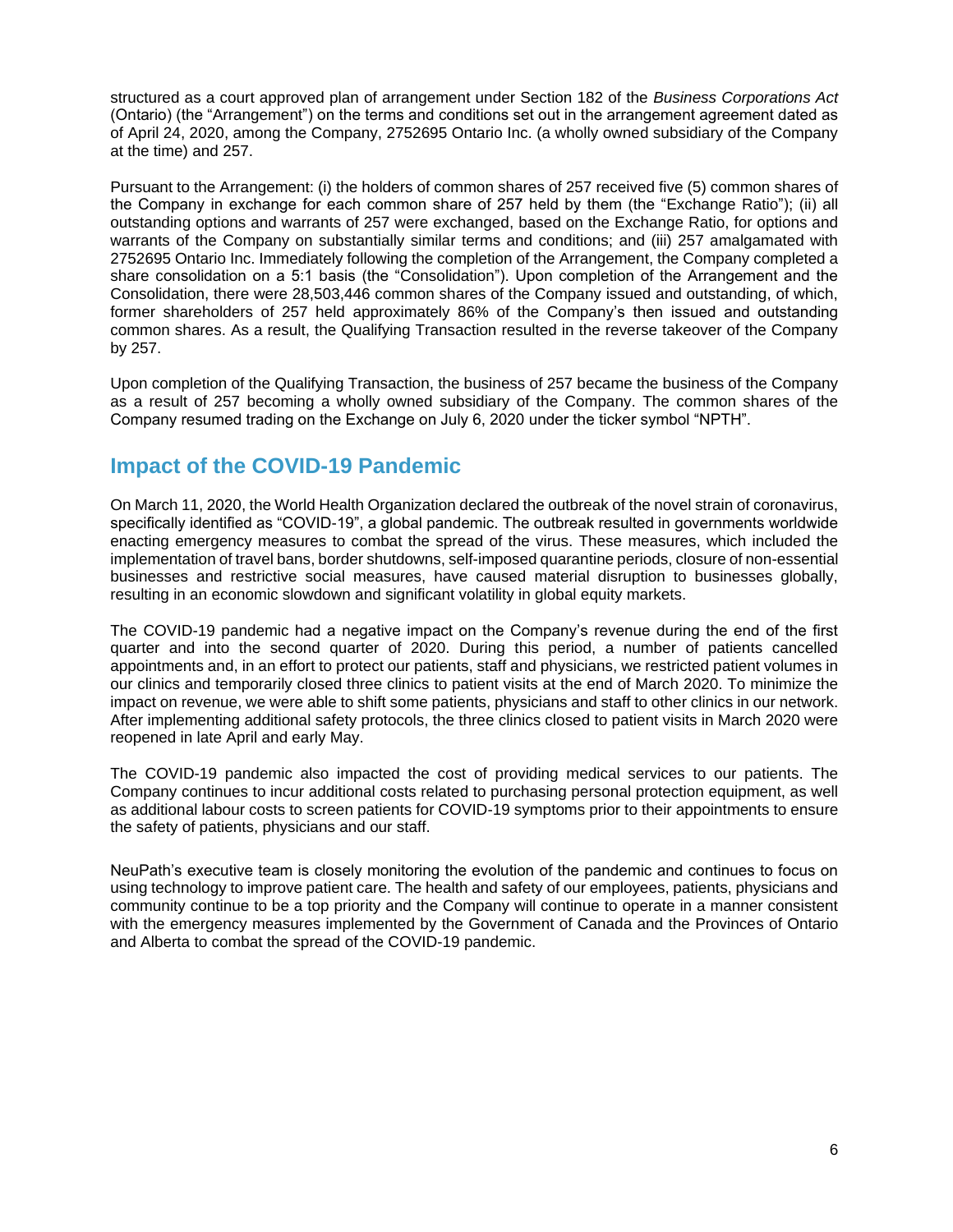# **Growth Strategy**

The Company's growth strategy is focused on two key pillars:

- *Organic growth* The Company's focus is to generate revenue growth by improving capacity utilization at its existing medical clinics. Capacity utilization was 62% in the three months ended March 31, 2021 compared to 54% in 2020. Capacity utilization was negatively impacted in 2020 by the COVID-19 pandemic.
- *Strategic acquisitions* The market for medical clinics is highly fragmented in Canada. The Company acquired HealthPointe in Edmonton in February 2021 as the first step in its expansion into Western Canada. The Company plans to acquire medical clinics across the country to expand its national footprint and continue to leverage its existing infrastructure.

# **Selected Financial Information**

|                                                                        | Three months ended<br>March 31, 2021 | Three months ended<br>March 31, 2020 |
|------------------------------------------------------------------------|--------------------------------------|--------------------------------------|
| <b>Operations</b>                                                      | \$                                   | <u>\$</u>                            |
| Clinic revenue                                                         | 13,542                               | 10,792                               |
| Non-clinic revenue                                                     | 651                                  | 810                                  |
| <b>Total Revenue</b>                                                   | 14,193                               | 11,602                               |
| <b>Total operating expenses</b>                                        | 14,357                               | 12,181                               |
| Loss from operations                                                   | (164)                                | (579)                                |
| Other expenses                                                         | 414                                  | 151                                  |
| Loss before income taxes                                               | (578)                                | (730)                                |
| Income tax expense                                                     | 124                                  | 100                                  |
| Net loss and comprehensive loss                                        | (702)                                | (830)                                |
| Adjusted EBITDA <sup>1</sup>                                           | 1,040                                | 524                                  |
| Net loss per common share                                              |                                      |                                      |
| basic and diluted                                                      | (0.02)                               | (0.05)                               |
| Weighted average number of common<br>shares outstanding (in thousands) |                                      |                                      |
| basic and diluted                                                      | 43,133                               | 16,557                               |
|                                                                        | As at<br>March 31, 2021              | As at<br>December 31, 2020           |
| <b>Financial Position</b>                                              | \$                                   | \$                                   |
| Cash and cash equivalents                                              | 7,484                                | 10,850                               |
| <b>Total assets</b>                                                    | 52,987                               | 46,120                               |
| Total non-current liabilities                                          | 12,353                               | 8,516                                |
| <b>Total liabilities</b>                                               | 25,988                               | 18,496                               |
| Total equity                                                           | 26,999                               | 27,624                               |

1. Adjusted EBITDA is a non-IFRS measure. Please refer to *Non-IFRS Financial Measures* above.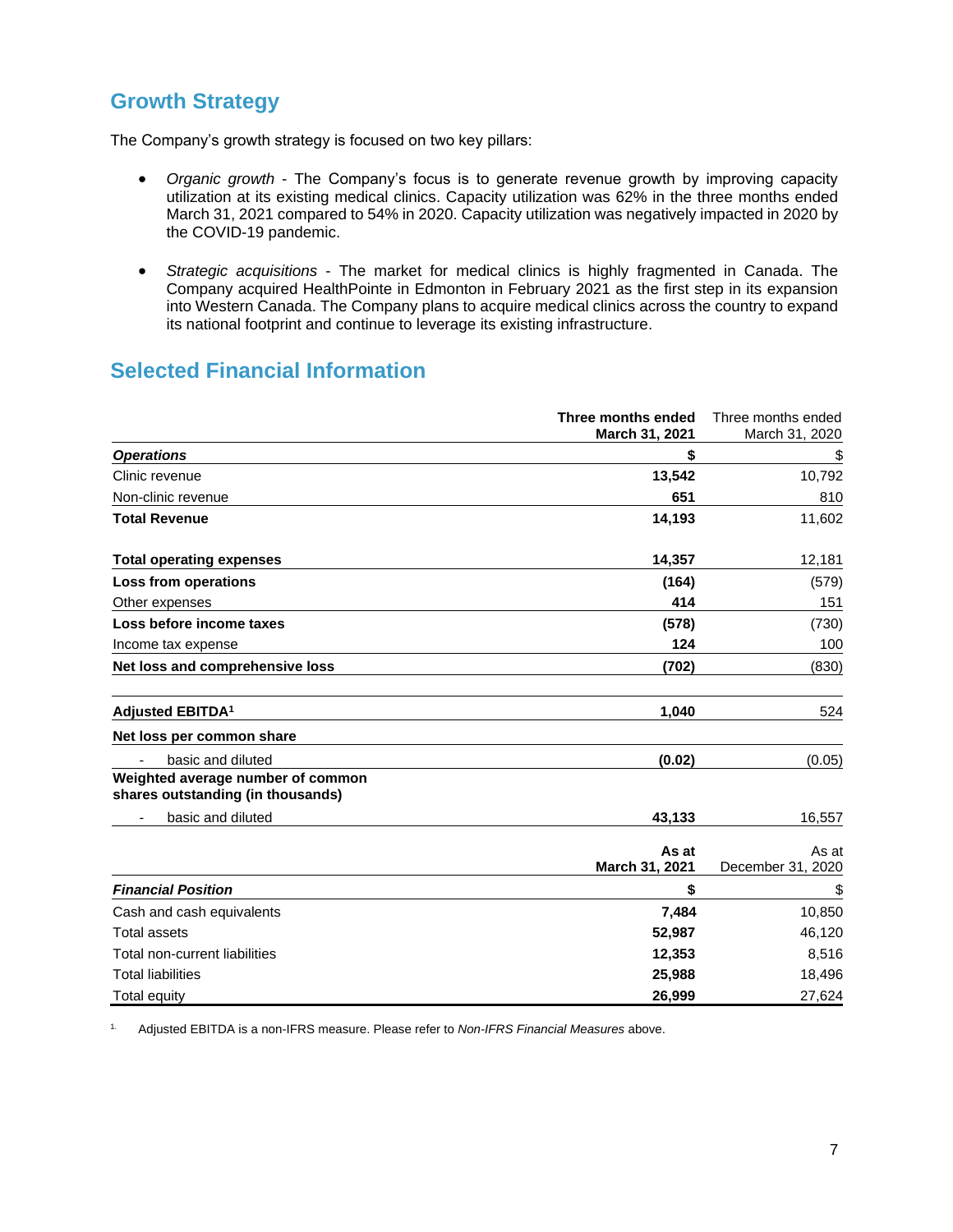# **Results of Operations**

## **Medical Services**

|                      | Three months ended<br>March 31, 2021 | Three months ended<br>March 31, 2020 |
|----------------------|--------------------------------------|--------------------------------------|
|                      |                                      | \$                                   |
| Clinic revenue       | 13.542                               | 10,792                               |
| Non-clinic revenue   | 651                                  | 810                                  |
| <b>Total revenue</b> | 14.193                               | 11,602                               |

Total revenue is comprised of clinic revenue and non-clinic revenue. Total revenue was \$14.2 million for the three months ended March 31, 2021 compared to \$11.6 million for the three months ended March 31, 2020.

## *Clinic revenue*

Clinic revenue is based on providing medical services to patients. Clinic revenue increased by 25% to \$13.5 million for the three months ended March 31, 2021 compared to \$10.8 million for the three months ended March 31, 2020. The acquisition of HealthPointe in February 2021 accounted for \$1.8 million of the increase in clinic revenue, the balance is related to organic growth from improving capacity utilization. Overall, capacity utilization increased to 62% in the three months ended March 31, 2021 compared to 52% in the three months ended March 31, 2020.

## *Non-clinic revenue*

Non-clinic revenue was \$0.7 million for the three months ended March 31, 2021 compared to \$0.8 million for the three months ended March 31, 2020. Non-clinic revenue is earned from physician staffing where NeuPath provides physicians for provincial and federal correctional institutions and hospital health departments across Canada, and from contract research services provided to pharmaceutical companies and clinical research organizations. This revenue fluctuates depending on the need for physicians in certain institutions and the timing and enrolment of clinical studies that the Company is working on.

## **Significant Customers**

Under IFRS 8, *Operating Segments* ("IFRS 8"), major customers are those that account for greater than 10% of the Company's consolidated revenues. The Company has two major customers that accounted for 90% of the Company's total revenue for the three months ended March 31, 2021 [one major customer represented 92% of the Company's total revenue for the three months ended March 31, 2020]. The Company's credit risk is low as its major customers are both government organizations.

## **Operating Expenses**

|                                 | <b>Three months ended</b> Three months ended<br><b>March 31, 2021</b> | March 31, 2020 |
|---------------------------------|-----------------------------------------------------------------------|----------------|
|                                 |                                                                       |                |
| Cost of medical services        | 11,215                                                                | 9,371          |
| General and administrative      | 1.904                                                                 | 1,395          |
| Occupancy costs                 | 313                                                                   | 346            |
| Depreciation and amortization   | 711                                                                   | 623            |
| Interest cost                   | 214                                                                   | 446            |
| <b>Total operating expenses</b> | 14.357                                                                | 12,181         |

Total operating expenses were \$14.4 million for the three months ended March 31, 2021 compared to \$12.2 million for the three months ended March 31, 2020.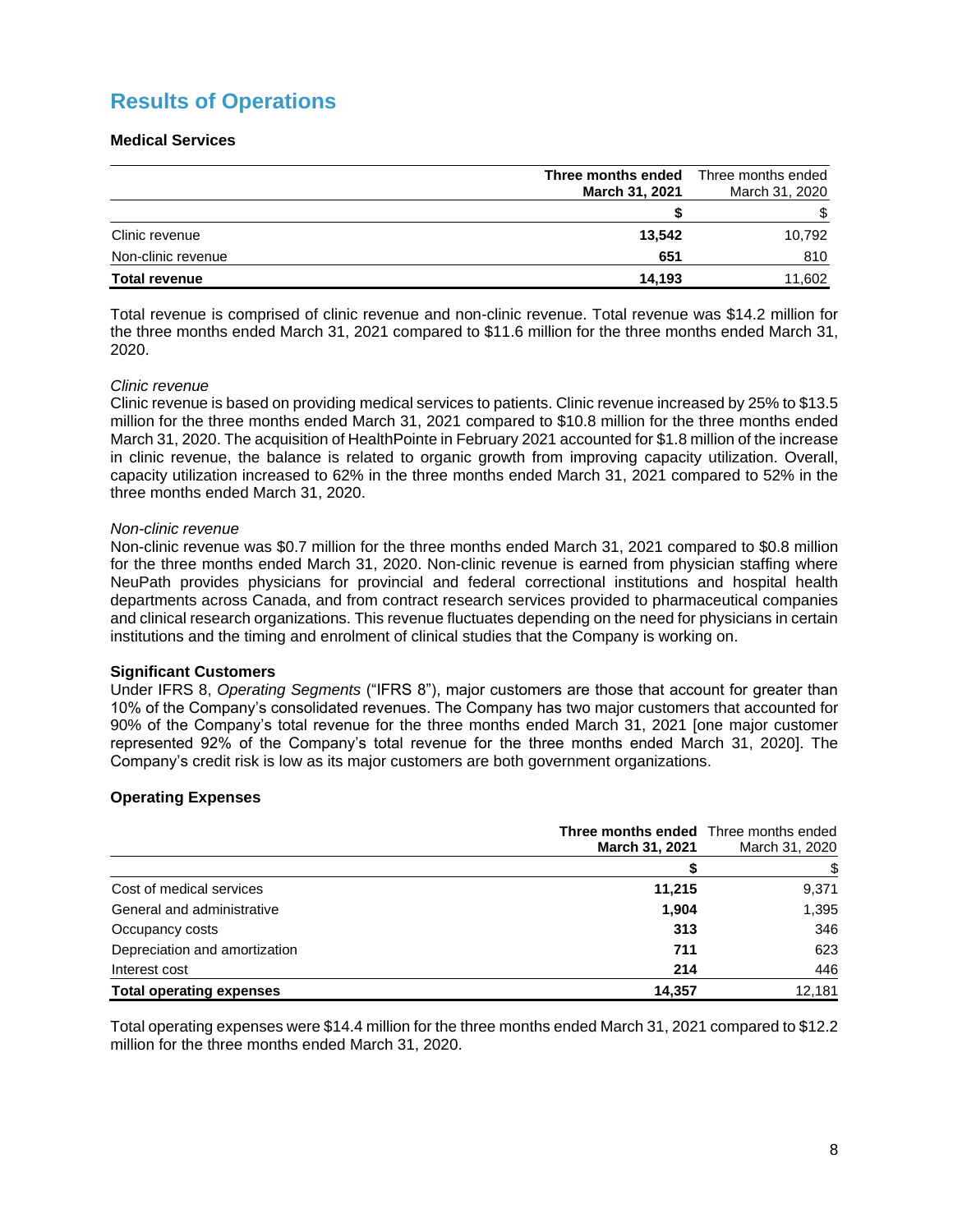#### *Cost of Medical Services*

Cost of medical services was \$11.2 million for the three months ended March 31, 2021 compared to \$9.4 million for the three months ended March 31, 2020. Cost of medical services increased due to increased medical services revenue and includes \$0.2 million of remuneration payment accruals related to the HealthPointe acquisition. Cost of medical services as a percentage of medical services revenue improved to 79.0% for the three months ended March 31, 2021 compared to 80.8% for the three months ended March 31, 2020. Adjusted for remuneration payment accruals, cost of medical services was 77.7% for the three months ended March 31, 2021.

#### *General and Administrative*

General and administrative ("G&A") expenses increased to \$1.9 million for the three months ended March 31, 2021 compared to \$1.4 million for the three months ended March 31, 2020. The increase in G&A expenses was due to the inclusion of HealthPointe and public company costs.

#### *Occupancy Costs*

Occupancy costs were \$0.3 million for the three months ended March 31, 2021 and 2020. Occupancy costs represent the costs related to leased and owned facilities. As at March 31, 2021, the Company leased twelve facilities and owned one facility.

#### *Depreciation and Amortization*

Depreciation and amortization expenses were \$0.7 million for the three months ended March 31, 2021 compared to \$0.6 million for the three months ended March 31, 2020. The increase in depreciation and amortization expenses was due to the acquisition of HealthPointe.

#### *Interest Costs*

Interest costs were \$0.2 million for the three months ended March 31, 2021 compared to \$0.4 million for the three months ended March 31, 2020. Interest costs relate to the outstanding debt and interest charges due to accretion of interest related to leases. The decrease is attributable to the conversion of preferred shares and convertible debentures to common shares in June 2020 pursuant to the completion of the Qualifying Transaction (See *Significant Transactions - Qualifying Transaction*).

## **Loss from Operations**

Loss from operations was \$0.2 million for the three months ended March 31, 2021 compared to \$0.6 million for the three months ended March 31, 2020. The decrease in loss from operations in the current quarter was related to increased medical services revenue and improved margins on medical services revenue.

## *Other Expenses (Income)*

|                             | Three months ended<br>March 31, 2021 | Three months ended<br>March 31, 2020 |
|-----------------------------|--------------------------------------|--------------------------------------|
|                             |                                      | \$                                   |
| Fair value adjustments      |                                      | 163                                  |
| Finance income              | (9)                                  | (12)                                 |
| <b>Transaction costs</b>    | 423                                  |                                      |
| <b>Total other expenses</b> | 414                                  | 151                                  |

#### *Fair Value Adjustments*

The Company recognized fair value adjustments of \$nil for the three months ended March 31, 2021 compared to \$0.2 million for the three months ended March 31, 2020. Fair value adjustments related to the preferred shares and convertible debentures which were converted to common shares as part of the Qualifying Transaction.

#### *Finance Income*

Finance income was \$9 for the three months ended March 31, 2021 compared to \$12 for the three months ended March 31, 2020. Finance income relates to accretion on rent receivables related to subleases at its clinical and office locations in Canada.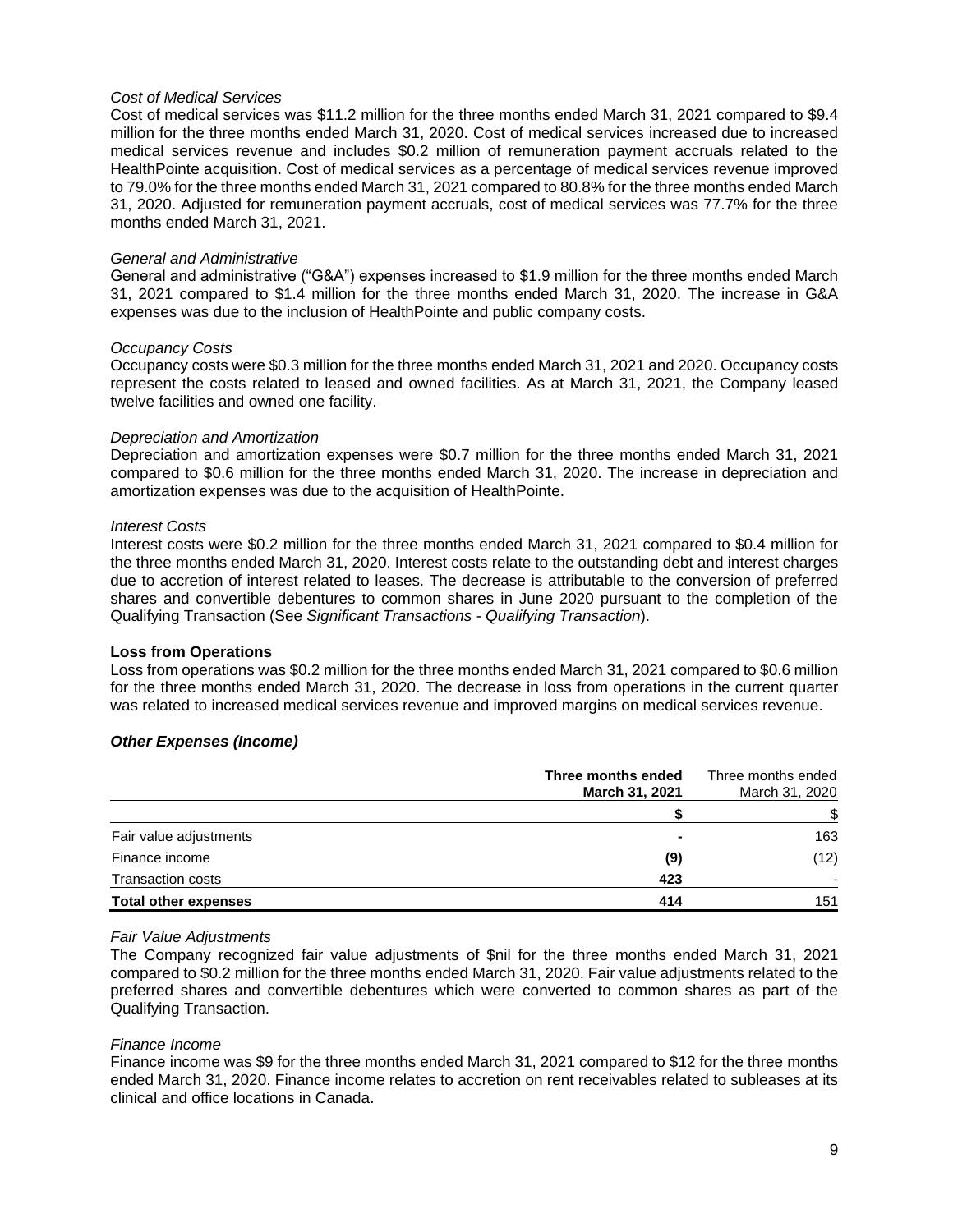#### *Transaction Costs*

Transaction costs were \$0.4 million for the three months ended March 31, 2021 compared to \$nil for the three months ended March 31, 2020. Transaction costs relate to the acquisition of HealthPointe.

## **Net Loss and Comprehensive Loss**

|                                        | <b>Three months ended</b> Three months ended<br><b>March 31, 2021</b> | March 31, 2020 |  |
|----------------------------------------|-----------------------------------------------------------------------|----------------|--|
|                                        |                                                                       |                |  |
| Net loss before income taxes           | (578)                                                                 | (730)          |  |
| Income tax expense                     | 124                                                                   | 100            |  |
| Net loss and comprehensive income loss | (702)                                                                 | (830)          |  |

#### *Income Tax Expense*

Income tax expense was \$0.1 million for the three months ended March 31, 2021 and 2020. The Company's income tax expense related to income generated from two of its wholly owned subsidiaries. The Company has available tax losses within its consolidated operations and is currently assessing its tax structure.

#### **Net Loss and Comprehensive Loss**

Net loss and comprehensive loss was \$0.7 million for the three months ended March 31, 2021 compared to \$0.8 million for the three months ended March 31, 2020. The improvement in net loss during the three months ended March 31, 2021 was related to increased medical services revenue, partially offset by transaction costs related to the HealthPointe acquisition.

#### **Segments**

IFRS 8 requires operating segments to be determined based on internal reports that are regularly reviewed by the chief operating decision maker for the purpose of allocating resources to the segment and assessing its performance. The Company has one operating segment: medical services.

# **Liquidity and Capital Resources**

|                                                           | Three months ended Three months ended |                |  |
|-----------------------------------------------------------|---------------------------------------|----------------|--|
|                                                           | <b>March 31, 2021</b>                 | March 31, 2020 |  |
|                                                           |                                       | \$             |  |
| Net loss and comprehensive loss                           | (702)                                 | (830)          |  |
| Items not involving current cash flows                    | 958                                   | 1,226          |  |
| Cash provided by operations                               | 256                                   | 396            |  |
| Net change in non-cash working capital                    | (10)                                  | 481            |  |
| Cash provided by operating activities                     | 246                                   | 877            |  |
| Cash used in investing activities                         | (2,844)                               | (19)           |  |
| Cash used in financing activities                         | (768)                                 | (1,264)        |  |
| Net change in cash and cash equivalents during the period | (3,366)                               | (406)          |  |
| Cash and cash equivalents, beginning of period            | 10,850                                | 883            |  |
| Cash and cash equivalents, end of period                  | 7,484                                 | 477            |  |

## **Cash**

As at March 31, 2021, cash was \$7.5 million compared to \$10.9 million as at December 31, 2020 and \$0.5 million as at March 31, 2020.

## **Operating Activities**

Cash provided by operating activities was \$0.2 million for the three months ended March 31, 2021 compared to \$0.9 million for the three months ended March 31, 2020. The \$0.7 million decrease in cash provided by operating activities related to a \$0.1 million reduction in cash provided by operations and a \$0.5 million recovery of working capital in 2020.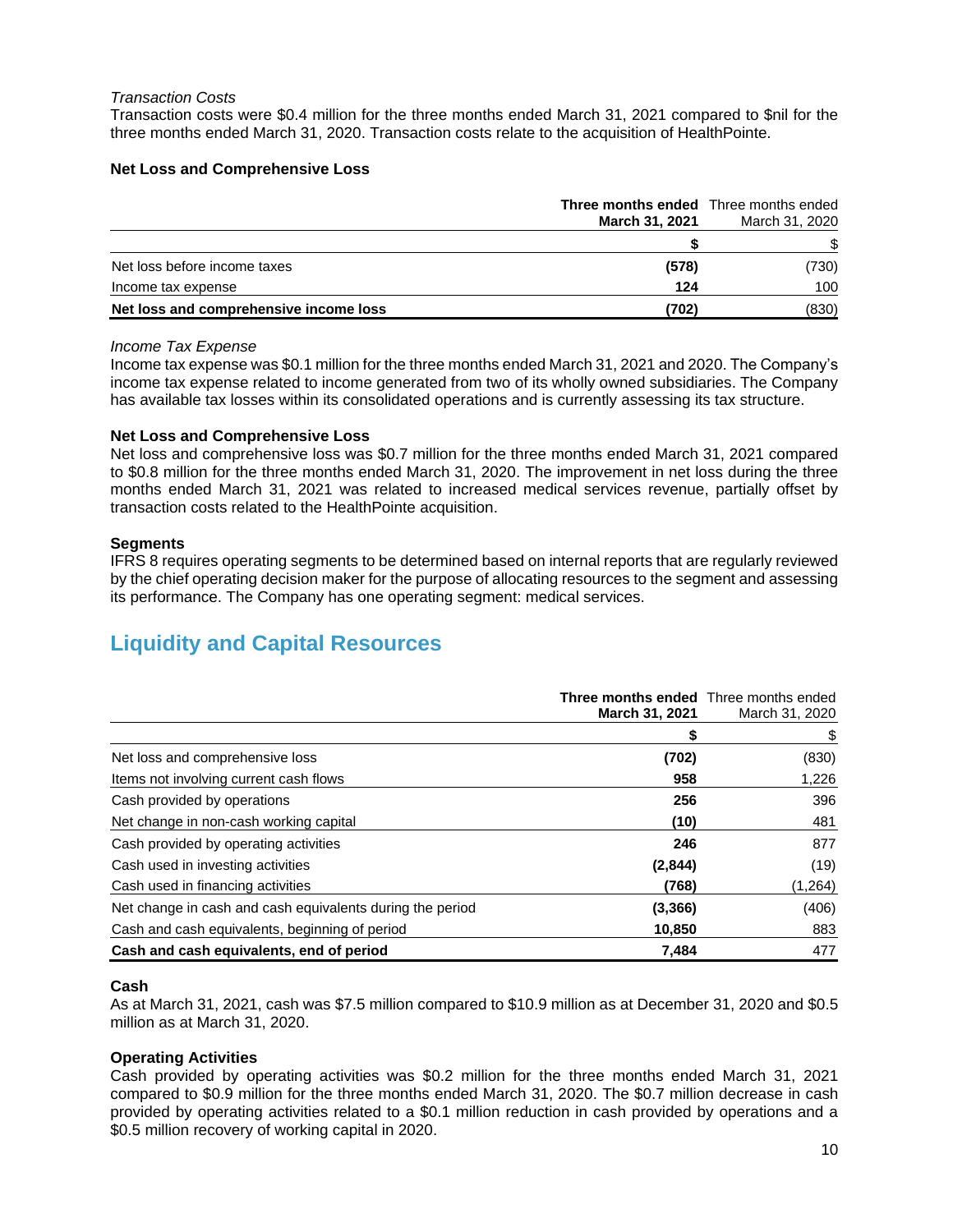## **Investing Activities**

Cash used in investing activities was \$2.8 million for the three months ended March 31, 2021 compared to \$19 for the three months ended March 31, 2020. Cash used in investing activities for the current quarter primarily related to the acquisition of HealthPointe (see *Significant Transactions – HealthPointe Acquisition*). Cash used in investing activities for the three months ended March 31, 2020 was related to the acquisition of equipment for medical clinics.

## **Financing Activities**

Cash used in financing activities was \$0.8 million for the three months ended March 31, 2021 compared to \$1.3 million for the three months ended March 31, 2020. Cash used in financing activities for the current quarter was related to \$0.8 million in repayments of long-term debt and lease obligations. Cash used in financing activities in the comparative quarter related to \$0.6 million in repayment of a promissory note related to the acquisition of InMedic in 2018 and \$0.7 million in repayments of long-term debt and lease obligations.

## **Working Capital**

The Company defines working capital as current assets, less accounts payable and accrued liabilities, provisions and current income tax liabilities. The Company anticipates that its current working capital, the net proceeds from financing and the revenue it expects to generate from its continuing operations will be sufficient to satisfy its current debt obligations and working capital needs for the next 12 months. The Company's ability to satisfy its non-current debt obligations will depend principally upon its future operating performance.

## **Capital Structure**

The Company's strategy includes organic growth through improved capacity utilization and growth through strategic acquisition. To execute this strategy, the Company may need to access additional resources under existing loan arrangements or seek alternate sources of financing, including through equity issuances.

The Company expects to continue to be able to meet all obligations as they become due using some or all of the following sources of liquidity: cash flow generated from operations, existing cash and cash equivalents on hand and additional borrowing capacity under its senior secured term loan facility. In addition, subject to market conditions, the Company may raise additional funding through equity financing. The Company believes that its capital structure will provide it with financial flexibility to pursue future growth strategies. However, the Company's ability to fund operating expenses and debt service requirements will depend on, among other things, future operating performance, which will be affected by general economic, industry, financial and other factors, including the impact of the COVID-19 pandemic and other factors beyond the Company's control (See *Risk Factors)*.

# **Selected Quarterly Information**

The following is selected quarterly financial information for the Company over the last eight quarterly reporting periods:

|                                                  | Q <sub>1</sub><br>2021 | Q4<br>2020 | Q3<br>2020 | Q <sub>2</sub><br>2020 | Q1<br>2020 | Q4<br>2019 | Q3<br>2019 | Q2<br>2019 |
|--------------------------------------------------|------------------------|------------|------------|------------------------|------------|------------|------------|------------|
|                                                  | \$                     | \$         | \$         | \$                     | \$         | \$         | \$         | \$         |
| Clinic revenue                                   | 13,542                 | 12,243     | 11,434     | 10,452                 | 10,792     | 12,234     | 11.967     | 12,150     |
| Non-clinic revenue                               | 651                    | 567        | 571        | 770                    | 810        | 809        | 702        | 855        |
| Total operating expenses                         | 14,357                 | 13,652     | 12,116     | 11,978                 | 12,181     | 14.374     | 13,098     | 13,641     |
| Other expenses (income)                          | 414                    | (56)       | (11)       | 2,488                  | 151        | 1,888      | 79         | 17         |
| Net loss and comprehensive loss                  | (702)                  | (587)      | (290)      | (3, 351)               | (830)      | (2,761)    | (589)      | (817)      |
| Adjusted EBITDA <sup>1</sup>                     | 1,040                  | 116        | 735        | 600                    | 524        | 464        | 660        | 421        |
| Net loss per common share<br>- basic and diluted | (0.02)                 | (0.02)     | (0.01)     | (0.19)                 | (0.05)     | (0.17)     | (0.04)     | (0.05)     |
|                                                  |                        |            |            |                        |            |            |            |            |

<sup>1</sup> Adjusted EBITDA is a non-IFRS measure. Please refer to *Non-IFRS Financial Measures* above.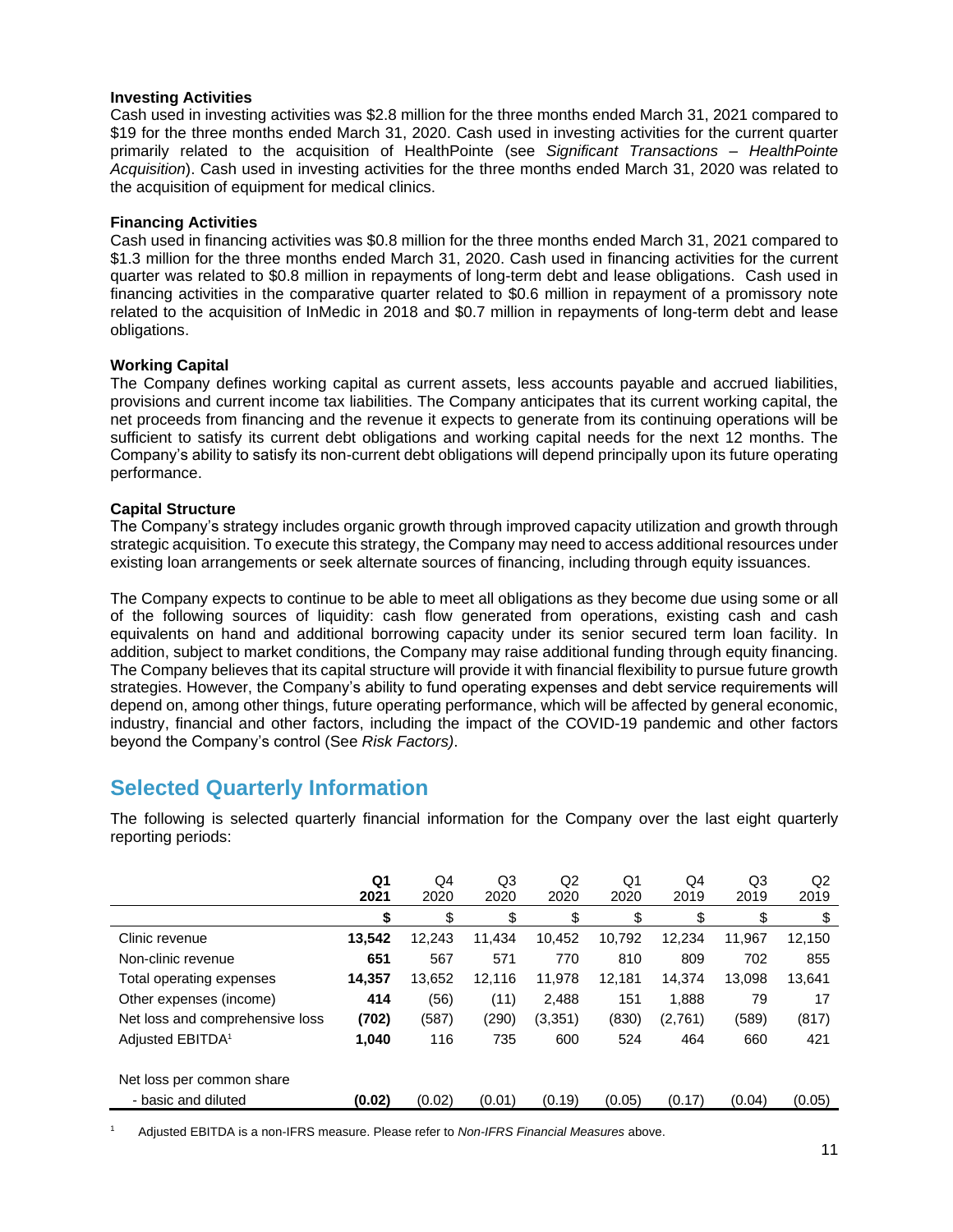# **Financial Instruments**

## **Classification of Financial Instruments**

Financial assets and financial liabilities are measured on an ongoing basis at fair value or amortized cost. The classification of the financial instruments, as well as their carrying values, are shown in the table below:

|                                                | March 31, 2021 | December 31, 2020 |
|------------------------------------------------|----------------|-------------------|
|                                                | \$             | \$                |
| Financial assets at amortized cost             |                |                   |
| Cash and cash equivalents                      | 7,484          | 10,850            |
| Accounts receivable                            | 8,930          | 7,672             |
| Total financial assets                         | 16,414         | 18,522            |
| <b>Financial liabilities at amortized cost</b> |                |                   |
| Accounts payable and accrued liabilities       | 7,520          | 5,612             |
| <b>Provisions</b>                              | 75             | 150               |
| Due to related parties                         | 3,674          | 3,674             |
| Long-term debt                                 | 5,996          | 4,329             |
| Lease obligations                              | 8,325          | 4,672             |
| <b>Total financial liabilities</b>             | 25,590         | 18,437            |

The Company's financial instruments are measured at amortized cost and their fair values approximate carrying values.

## **Financial Instruments**

IFRS 13, *Fair Value Measurements* requires disclosure of a three-level hierarchy that reflects the significance of the inputs used in making fair value measurements. All assets and liabilities for which fair value is measured or disclosed in the financial statements are categorized within the fair value hierarchy, described as follows, based on the lowest level input that is significant to the fair value measurement as a whole:

- Level 1 Unadjusted quoted prices at the measurement date for identical assets or liabilities in active markets.
- Level 2 Observable inputs other than quoted prices in Level 1, such as quoted prices for similar assets and liabilities in active markets; quoted prices for identical or similar assets and liabilities in markets that are not active; or other inputs that are observable or can be corroborated by observable market data.
- Level 3 Significant unobservable inputs that are supported by little or no market activity.

The Company reviews the fair value hierarchy classification on a quarterly basis. Changes to the ability to observe valuation inputs may result in a reclassification of levels for certain securities within the fair value hierarchy. The Company did not have any transfer of assets or liabilities between Level 1, Level 2 and Level 3 of the fair value hierarchy during the three months ended March 31, 2021 and 2020.

# **FINANCIAL RISK MANAGEMENT**

The Company is exposed in varying degrees to a variety of financial instrument related risks. The Board of Directors mitigates these risks by assessing, monitoring and approving the Company's risk management process. This is not an exhaustive list of all risks nor will the mitigation strategies eliminate all risks listed.

## **Credit Risk**

The Company, in the normal course of business, is exposed to credit risk from its customers. Credit risk is the risk of an unexpected loss if a counterparty to a financial instrument fails to meet its contractual obligations. The Company is exposed to credit risk on its cash and cash equivalents and accounts receivable. The Company's objective with regards to credit risk in its operating activities is to reduce its exposure to losses. As the Company does not utilize credit derivatives or similar instruments, the maximum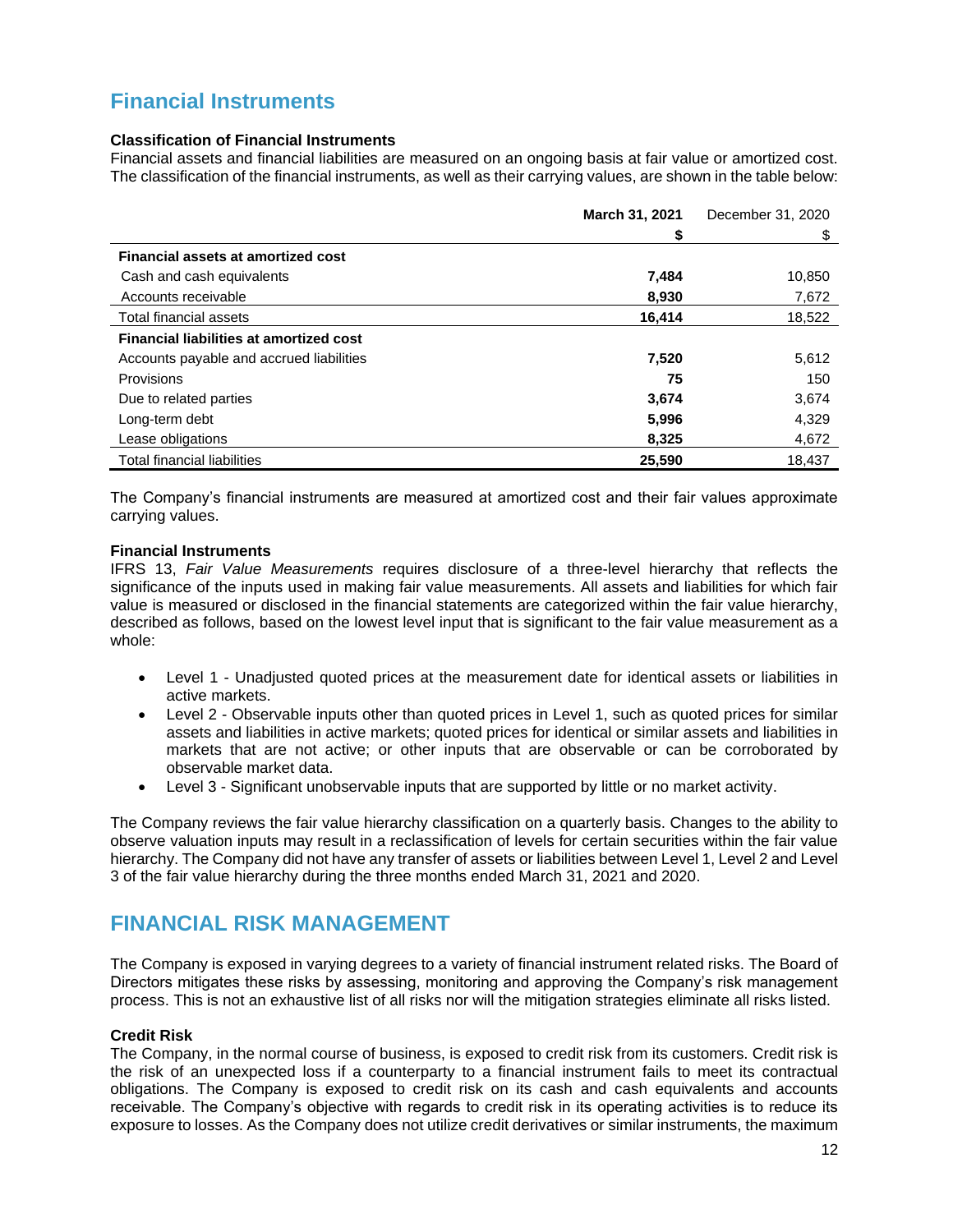exposure to credit risk is the full amount of the carrying value of its cash and cash equivalents and accounts receivable.

The Company's accounts receivable relates to medical services revenue earned from its customers. Credit risk is low as the Company's major customers are government organizations. Non-government customers include private health plans and employers, and do not significantly impact the Company's credit risk.

The Company's cash and cash equivalents is held with multiple financial institutions in various bank accounts. These financial institutions include three major banks in Canada, which the Company believes lessens the degree of credit risk. Cash and cash equivalents include cash on hand and current balances with banks and similar institutions, including money market mutual funds, which are readily convertible into known amounts of cash and have an insignificant risk of changes in value.

As a result of COVID-19, the Company has not noted a significant change in the credit risk of its financial instruments.

## **Liquidity Risk**

Liquidity risk is the risk that the Company will encounter difficulties in meeting its financial liability obligations as they become due. The Company's objective is to provide for expected cash requirements and accommodate for changes in liquidity needs. The Company manages this risk by managing its capital structure through continuous monitoring of its actual and projected cash flows.

As a result of COVID-19, the Company has reviewed the working capital requirements needed for medical supplies and the additional safety protocols that were implemented to comply with guidelines from the Ontario Government (See Note 2, *Going Concern Assumption*).

As at March 31, 2021, the Company's financial liabilities had contractual maturities as summarized below:

|                              |        | <b>Current</b>           |          | <b>Non-current</b> |           |
|------------------------------|--------|--------------------------|----------|--------------------|-----------|
|                              |        | Within 12                | 1 to $2$ | $3$ to $5$         |           |
|                              | Total  | <b>Months</b>            | Years    | Years              | > 5 years |
|                              |        | \$                       | ⊅        |                    |           |
| Accounts payable and accrued |        |                          |          |                    |           |
| liabilities                  | 7,520  | 7,520                    | ۰        |                    |           |
| <b>Provisions</b>            | 75     | 75                       |          |                    |           |
| Due to related parties       | 3,674  | $\overline{\phantom{0}}$ | 3,674    | -                  |           |
| Long-term debt               | 5,996  | 4,686                    | 1,310    |                    |           |
| Lease obligations            | 8,325  | 1,354                    | 2,469    | 1,469              | 3,033     |
|                              | 25.590 | 13,635                   | 7,453    | 1.469              | 3.033     |

The Company believes that its current working capital will be sufficient to satisfy its current debt obligations; however, the Company's ability to satisfy its non-current debt obligations will depend principally upon its future operating performance. The Company's inability to generate sufficient cash flow to satisfy its debt service obligations or to refinance its obligations on commercially reasonable terms could materially adversely impact the Company's business, financial condition or operating results.

## **Interest Rate Risk**

Financial instruments that potentially subject the Company to cash flow interest rate risk are those assets and liabilities with a variable interest rate. Only two of the Company's loan facilities included in long-term debt have a variable interest rate. Accordingly, with respect to the carrying and fair values of interestbearing liabilities, an assumed 25-basis point increase or decrease in interest rates would not have a significant impact on net loss and comprehensive loss.

Financial assets and financial liabilities that bear interest at fixed rates are subject to fair value interest rate risk. The Company's lease obligations and long-term debt are at fixed rates of interest. Those that are noninterest bearing are carried at amortized cost and calculated using discount rates appropriate to the related debt.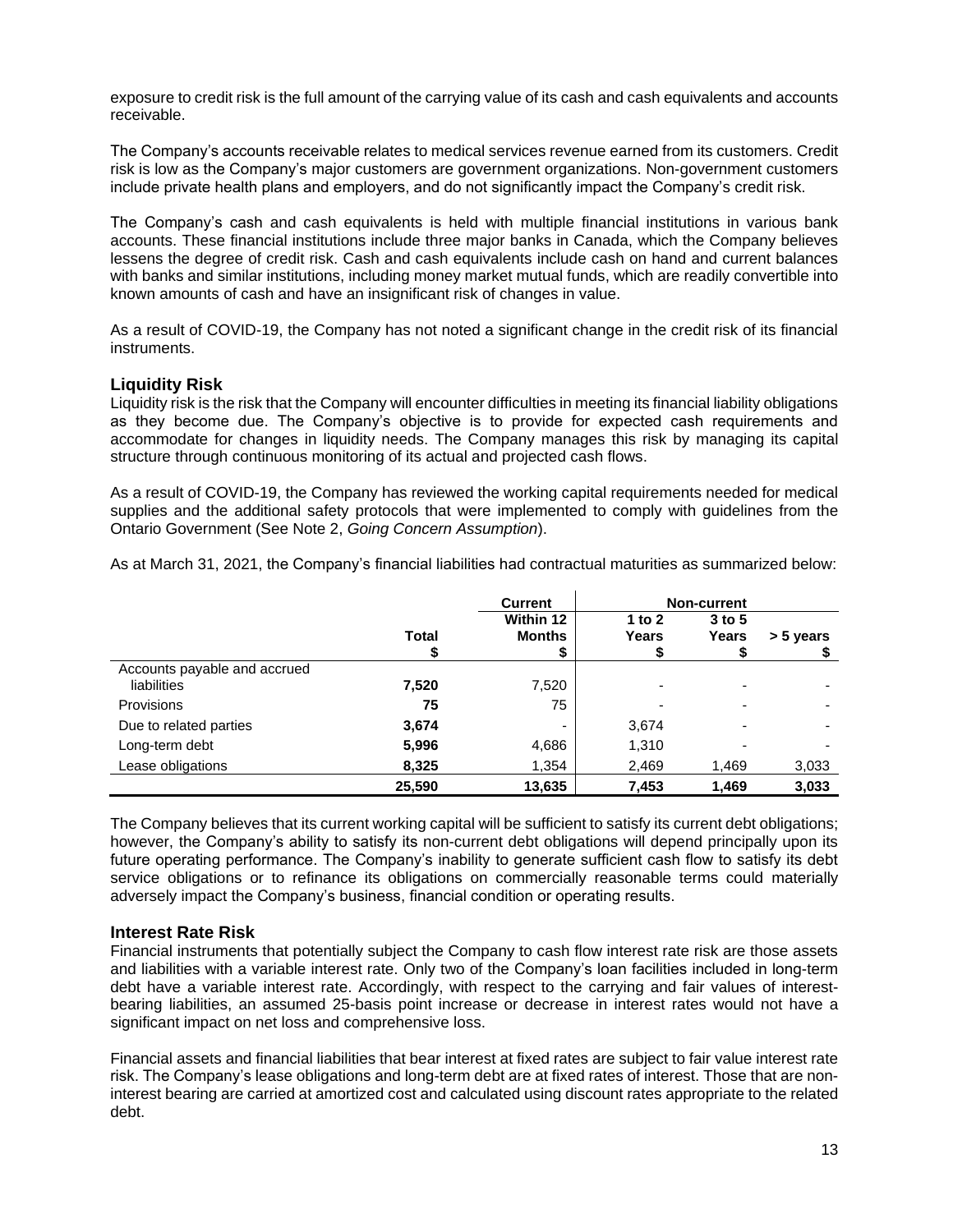The Company's policy is to minimize interest rate cash flow risk exposures on its long-term financing.

# **Litigation**

From time to time, during the ordinary course of business, the Company may be threatened with, or may be named as, a defendant in various legal proceedings including lawsuits. Such proceedings may include, but are not limited to product liability, personal injury, breach of contract and lost profits or other consequential damage claims. Currently, there are no material ongoing proceedings.

# **Off-Balance Sheet Arrangements**

The Company does not have any off-balance sheet arrangements.

# **Related Party Transactions**

The Company's related parties include certain investors and shareholders, subsidiaries and key management personnel.

## **Loans from Related Parties**

The following related party balances were outstanding as at:

|                                       | March 31, 2021 | December 31, 2020 |
|---------------------------------------|----------------|-------------------|
|                                       |                |                   |
| Due to Bloom Burton & Co. Inc.        | 3.631          | 3,631             |
| Due to Bloom Burton Development Corp. | 43             | 43                |
|                                       | 3.674          | 3.674             |

The amount due to Bloom Burton & Co. Inc. ("BBCI"), a shareholder of the Company, is non-interest bearing, unsecured and due on demand. BBCI has agreed not to call the loan prior to December 31, 2022.

The amount due to Bloom Burton Development Corp. ("BBDC"), a shareholder of the Company, is noninterest bearing, unsecured and due on demand. BBDC has agreed not to call the loan prior to December 31, 2022.

# **Outstanding Share Data**

As at March 31, 2021, the Company had (i) 45,068,446 common shares, (ii) 23,681,153 common share purchase warrants (with strike prices ranging from \$0.0001 to \$2.00 per common share), (iii) 198,175 restricted share units (all unvested) and (iv) 1,921,030 stock options (of which 725,866 have vested), issued and outstanding. The fully diluted number of common shares outstanding at the date hereof is 70,868,804.

On February 23, 2021, 3,225,000 prepaid warrants with a fair value of \$3.0 million and exercise price of \$0.0001 were exercised for common shares. The Company received nominal cash proceeds upon exercise.

During the three months ended March 31, 2021, 1,953,750 warrants with an exercise price of \$1.00 expired.

# **Critical Accounting Policies and Estimates**

The preparation of the Consolidated Financial Statements in conformity with IFRS requires management to make estimates and assumptions at the date of the Consolidated Financial Statements that affect the reported amounts of assets and liabilities, the disclosure of contingent assets and liabilities and the reported amounts of revenue and expenses during the reporting periods. Management has identified accounting estimates that it believes are most critical to understanding the Consolidated Financial Statements and those that require the application of management's most subjective judgments, often requiring the need to